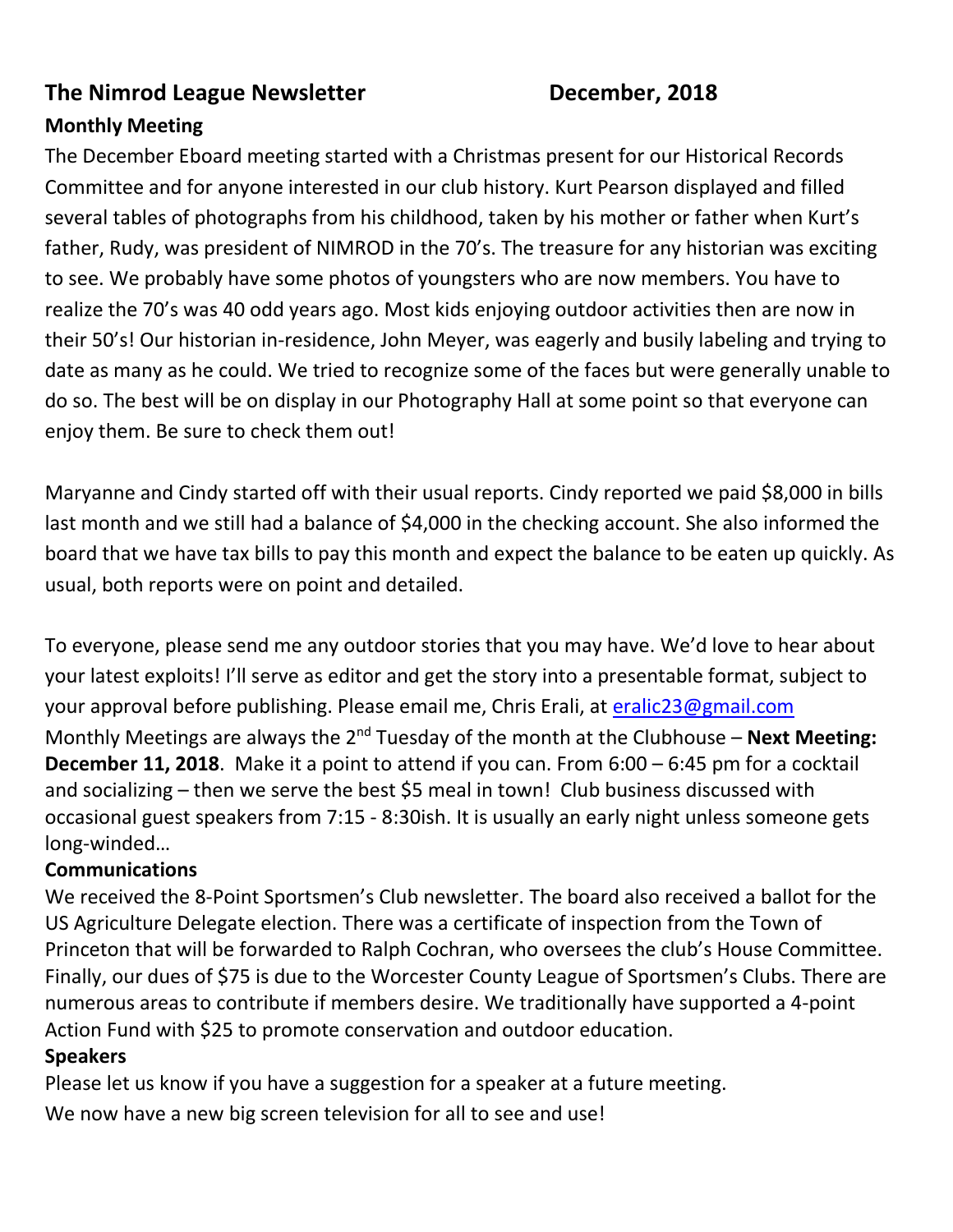#### **Monthly Safety Tip and Topic for Discussion:**

#### **"Wear orange! Be sure of your target."**

#### **New Business**

## **December 11, 2018 Election!**

We will be holding the election of club officers this month. All our present officers have expressed interest in continuing their leadership positions.

| President: Chris Craigue      | <b>Treasurer: Cindy Smith</b> |
|-------------------------------|-------------------------------|
| Vice President: Kevin Chviruk | Secretary: Maryanne Lane      |

The above "fearsome foursome" is willing to serve for another year if no one else volunteers.

We have not received any notice from other members who would be willing to take any of these positions. Please understand that if someone else would like to take a turn, please let us know. I am sure that there are positions available if someone wants to take on the responsibility. I believe it was Chris Craigue who said at the Eboard meeting, "I'd like to look around this room and have most faces be under 65 years of age." Please indicate any interest by emailing our two election officials: Chris Erali [\(eralic23@gmail.com\)](mailto:eralic23@gmail.com) or Ralph Cochran (ralph.cochran70@gmail.com).

Social and fellowship activities were suggested. Normally, the summer function fills that void in our club, but this year it didn't work out that way. If any member would like to organize an event, be it small or large, please contact a board member with the idea. Looking at the old pictures from the 70's may have prompted this discussion. NIMROD has had everything from card games to clambakes! Let us know. Wintertime after the new year is always the best time! **Old and Unfinished:**

Bruce Ebbeson reported that the bear meat he received for the game dinner is too large to fit in our vacuum sealer. He asked if anyone had a "saws-all" that he could use since the kitchen does not have its own band saw for butchering. He was quickly offered one.

#### **Conservation Camp**

No report.

#### **Scholarship**

No report. There is an idea to have a memorial scholarship. Further discussion is forthcoming. **Ice Fishing Derby**

Once again it is scheduled for **Super Bowl Sunday, February 3, 2019!**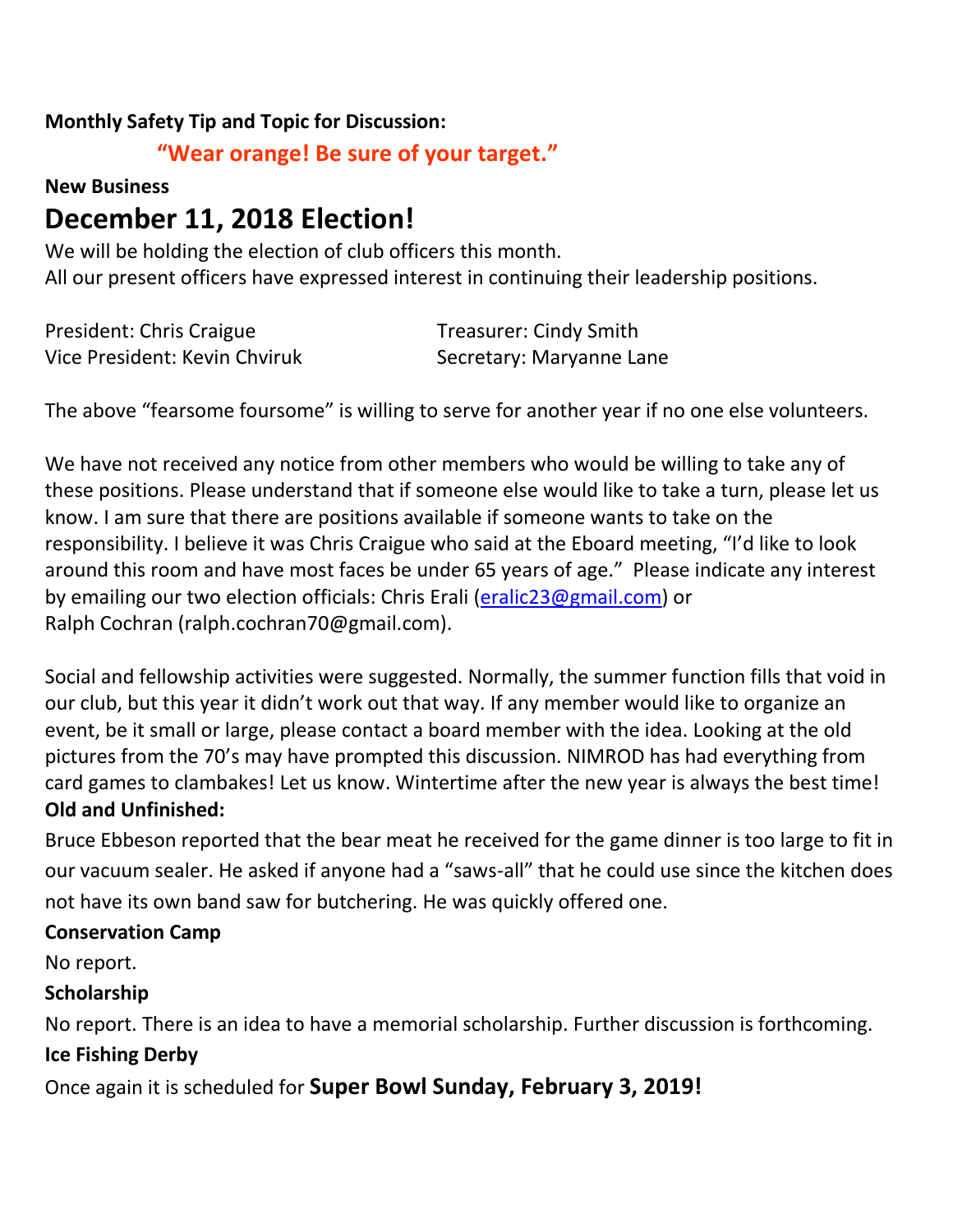### **Membership**

Renewal packets have been mailed out soon for all members for the purpose of keeping their membership status current for next year. Raffle tickets are included in the mailing**.** 

# **All ticket stubs and/or money as well as membership dues have**

## **January 1, 2019 as a deadline.** Please get them in. Thank you.

We have 1 new member to bring before the membership this month. He is Theodore Peterson of Holden. Theodore, please join us on **our next general monthly meeting, Tuesday, December 11**, **2018,** when we welcome you to our club.

#### **Board of Trustees**

No Report

#### **Trap/Skeet**

The trap committee would like to thank everyone who helped on the Turkey Shoot. The kitchen was manned by Dave Fillow, Phil Goodman, and Ken Werme. Our range scorers were Carlo Cappuccio, Neil Hassett, Dave Wilson, Steve Gogos, and Kevin Chviruk. And finally, Ron Lesniak made sure everyone was properly registered for the shoot. Thanks to all of you! As reported last month, the day was a wonderful success!

## Important Date: **May 5, 2019 Ham Shoot**

#### **Kitchen**

Bruce Ebbeson reports that Dave Oriol came by and fixed the oven temperatures so that they are now operating at the precise temperatures that match. The kitchen is being kept clean and all equipment is in perfect working condition. Thank you, Bruce and Dave.

There was some discussion of turning the gas off and on. The valve may be damaged from improper use of a wrench. Greg McIntyre will be recruited to lend his expertise. Replacing the master valve remains an option.

Pat Orrell is scheduled for January with Bruce is doing February.

#### **Game Dinner**

P**heasant donation bucket** will remain out for special bird hunts. Please donate. We have about 35-40 pheasants and need more plus some deer and moose meat. **Please put any donations in the freezer and let Bruce know at (508) 853-1589.** Bruce will vacuum seal it to be ready in the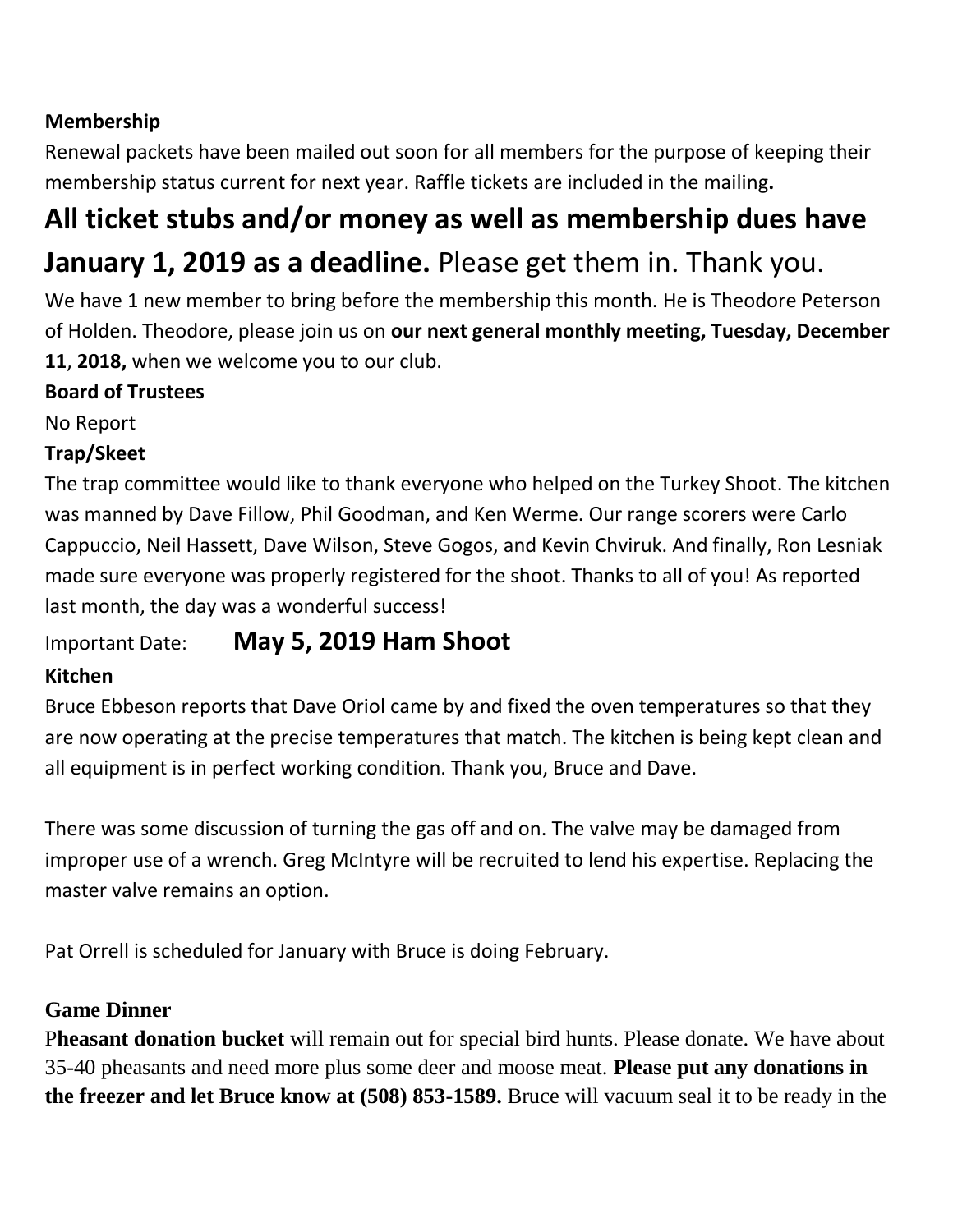spring. **Do not put unbutchered game in the cooler or freezer.** Thank you. Raffle tickets for the game dinner were in the Membership Renewal packets.

### **Rifle Range**

Pictures of the .22 caliber rifle match are on Facebook. The range is generally in good shape. Plans for future matches are being discussed. More news to come.

### *The Rifle Range chair Ed Reitz sent an email to all members with the latest news. I will repost it here as well…*

Good news- the DCR has approved our plans for the range improvement project. Thank you to all involved with obtaining this approval! I have seen a number of ranges facing serious challenges to remain open after making changes that are not in compliance with DCR regs, so it's great that we were proactive for this. We'll need to update the town permit once we are ready to start, but otherwise should be good to go.

Several people have indicated their willingness to join the range committee, and I'm sure we will need more for the improvement activity. This will be a volunteer-based project, so your brains, skills, and "back" will be needed! I'll send out a request for volunteers once we are ready to start some work. Hopefully we can recapture the group Tom Wiegand organized and pick up many more.

#### **Range Condition & Safety**

## **Tables have been moved and snow markers have been placed to facilitate snow removal from the range. Please do not remove or shoot the markers nor move the tables so that paths can be cleared without risk of damaging our equipment.**

A reminder that club rules allow for members to bring **one** guest per visit to the range. Members using the range have reported at least one recent instance of multiple guests using the range- as in three or four guests tying up available shooting lanes on a busy weekend. Also, range users should **NEVER** leave the front gate open or unlocked for others. The gate should only be left open during organized club events and/or rentals.

Please remember to raise the flag at the front gate when the range is in use, and to lower it if you are the last person to leave the range. Especially during hunting season, it's an important signal to others that the range is in use.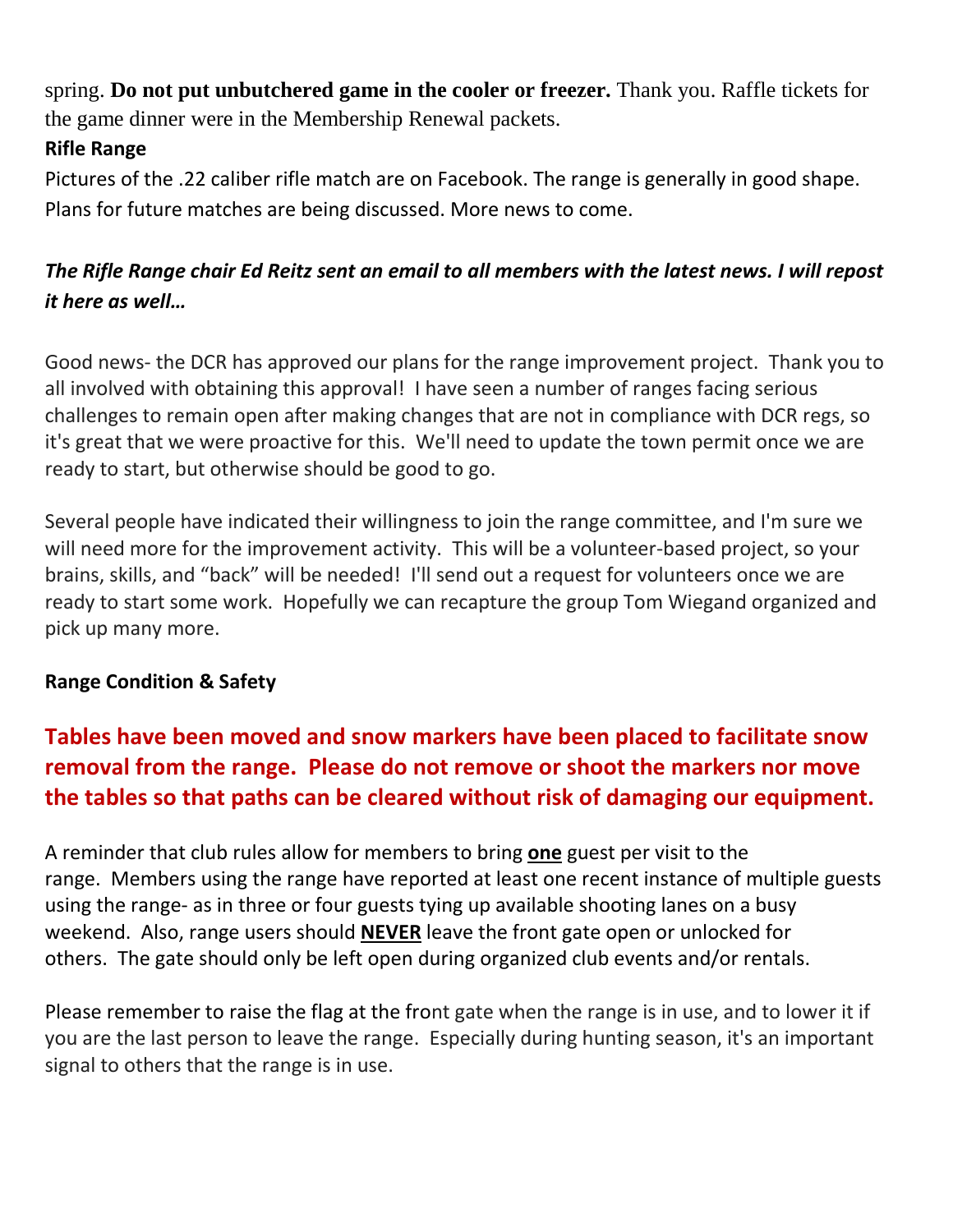**Trash**!!!- If you bring it in, please pack it out. Also, I'd appreciate some help taking the bagged trash from the range barrels to the big green dumpster near the front gate. There are extra bags in the bottom of the barrels.

#### **2019 Rifle and Pistol Matches**

Based upon feedback from members, here are the proposed matches for 2019:

- **22 Rimfire Benchrest** iron sights at 25 yards, optics at 50 yards. Target will be NRA A17 Smallbore.
- **Black powder Rifle and Slug Gun** iron sights 50 yards, optics at 100 yards. Target to be determined but leaning to a fun "know your limits" or hunting oriented target. This will be timed in early fall to facilitate sighting in for our hunters.
- **Pistol** any caliber, iron sights and optics/open classes. Target TBD, but I'd like to organize something fun given our paper target restriction.
- **Centerfire Benchrest** hunter barrel, heavy barrel, and now adding precision pistol class. Rifles shoot for smallest 5-shot group at 100 yards, pistols at 50 yards. Anyone have a Thompson Contender, XP100, or long barrel scoped revolver?

Dates and details TBD, but the plan is to schedule these on Saturday mornings.

\*\* Any interest in an AR / AK / Military Carbine match? I know of several ranges where users enjoy "black rifles".

#### **2018 Remaining Range Closures**

Regular bird season has closed, but there will be special permit bird hunts on Sunday Dec 9th and Sunday Dec 23rd. The range will be closed on these days.

#### **House**

No report. The television and mounting hardware have been ordered and will be installed forthwith. This is a necessary and exciting investment by the club. We'd love to have more presentations like last month's skull collection by Ken Baer! Thanks again, Ken! The new unit will make viewing and presenting even better!

#### **Executive Board**

This month's meeting adjourned at 8:47 PM. We aim for the newsletter to convey the highlights. E Board meetings are held at 7 PM the last Tuesday of the month. Members are welcome if you would like to come and observe our club's operation. Our membership can be very proud of the board and the time and effort that is made by everyone to keep our club running smoothly. Member concerns are always addressed. Many times, one board member will inform others that a single club member voiced a certain matter that he/she found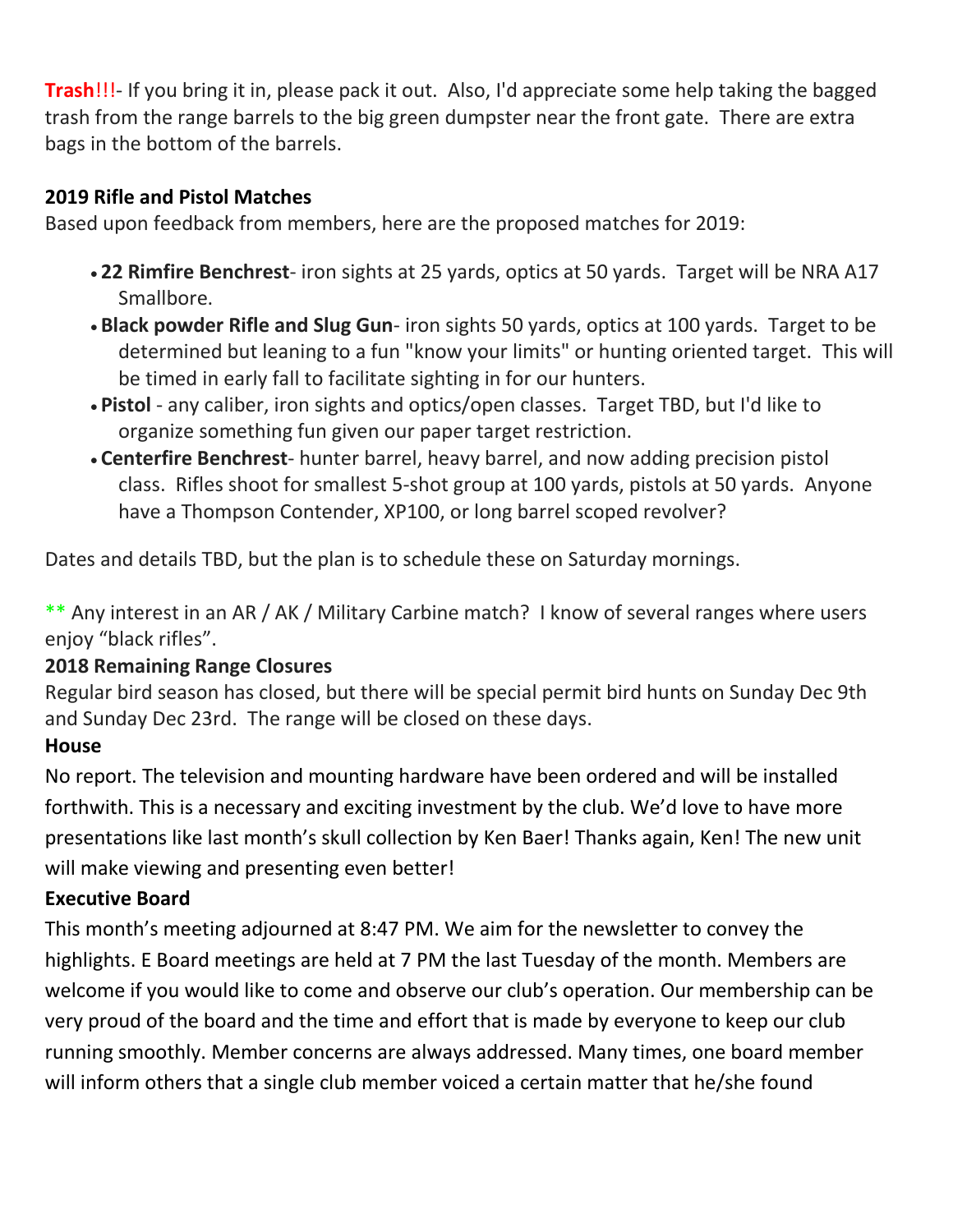troubling. Our club can rest assured that any points brought up by a member are ALWAYS brought to the attention of the entire board.

## **Important Notice: Due to the holiday season our December Eboard meeting will be held Tuesday, December 18, 2018**

#### **Grounds**

No report. Rick Longbottom received the bid for snow plowing.

**Please remember that volunteers are needed to help with clean-up after a snowstorm. The walk-behind snow blower and the plowing still leave our grounds with plenty of shovel work. There are always stairs, doors and the like that need some light attention. Please no need to call or wait for a call, just show up the day after a storm, bring a shovel and pitch in!** New gates were discussed along with the rifle range. Paul Fraser has investigated the financial aspect. Locations and types were discussed. The subject was tabled for future discussion.

#### **Finance**

The market fluctuates as we all know. Smart investors stay the course.

**Bar**

Gary Girardi reports all is well in the bar.

#### **Birds**

The dates of the other **Special Bird Hunts are on Sundays:**

 **December 9th, & December 23rd**

#### **Revenue**

No report.

#### **Archery**

**Our Friday night league will start on December 7th .** The new bales have been installed. The committee has been cleaning up our downstairs. Our exterminator will be contacted as there is some mice evidence. Range rules are coming, and we have pictures on Facebook.

## **Important Date: January 1, 2019 New Year's Day Archery Shoot**

#### **Worcester County League of Sportsmen**

Joe Afonso had a report from Mass Wildlife. They are considering some land acquisition in Hardwick. The fall stocking schedule has been completed. There has been some beaver problems and a sick moose that had to be put down. There was some discussion regarding the moose population in Massachusetts. Joe was informed that the moose population is not expected to grow for the foreseeable future. The reason being that the moose to our north are not going to range this far south due to climate change.